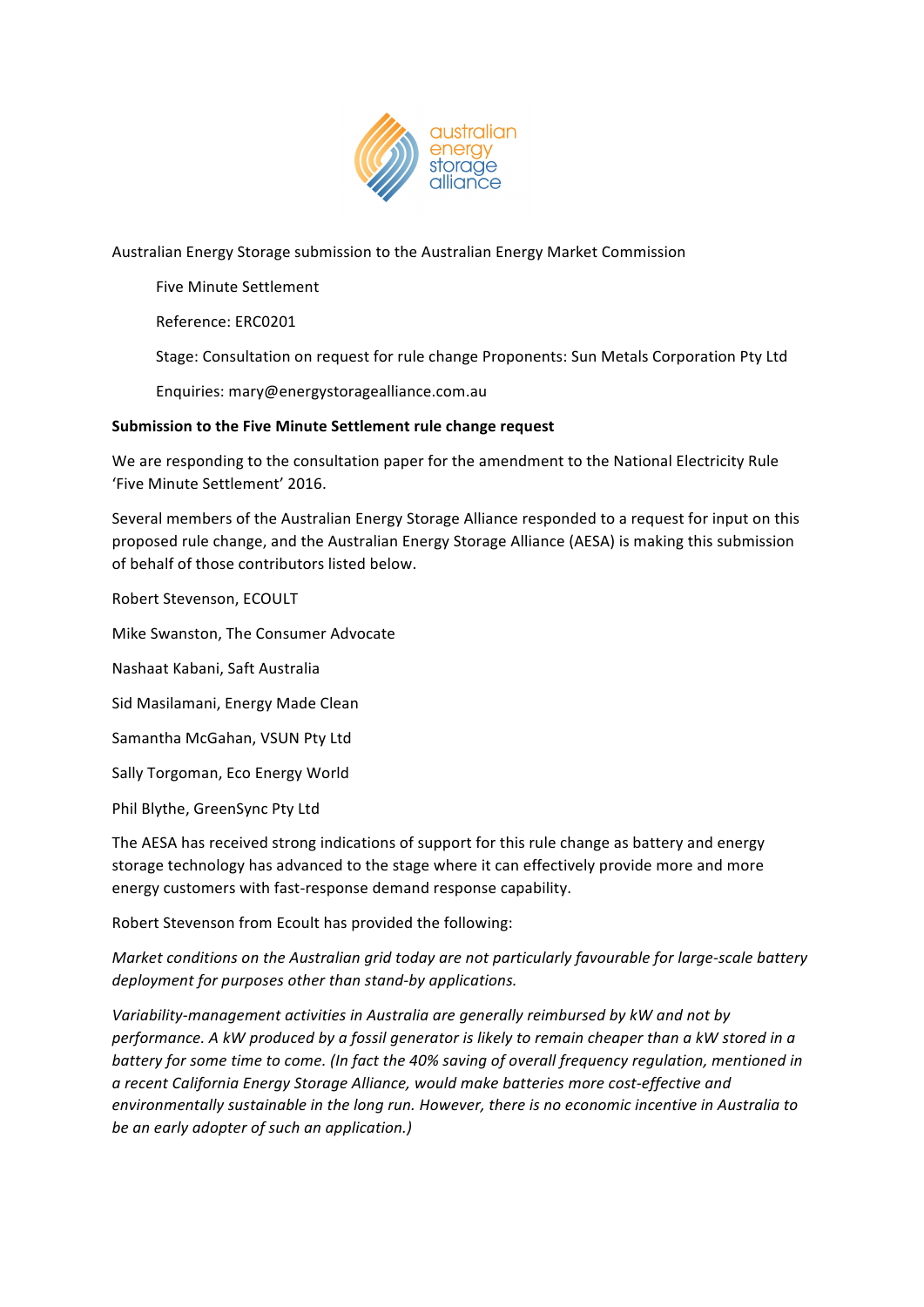*Furthermore, the current a 30-minute average for settlement on the NEM makes it risky for a large battery* owner to provide a few minutes of peak-power during a price spike since the 30-minute *average could be lower than the cost of storage.* 

The net effect of this is that:

*Energy to cover these spikes is very likely to be most cheaply provided by fossil plants under current market conditions, despite the fact that:* 

*o fossil fuels are not necessarily the most efficient or environmentally sustainable way of providing*  short bursts of power; and

*o if energy storage was widely distributed, the grid would be less exposed to unexpected spikes in*  demand, and short-term price fluctuations may rarely take place.

*Owners of the very significant installed resource of MW-scale, steady-state (i.e. stand-by) batteries in* Australia are not incentivized to upgrade their technology to batteries deigned for variability*management.*

 $o$  It is worth noting that turning existing stand-by battery banks into variability- management *batteries* would be perhaps the most efficient way of giving the grid operator access to the significant *quantity* of distributed variability- management capability that is required for fast frequency regulation, renewable storage and smoothing, demand management, peak load management and *even transmission infrastructure offsets in weak grid areas.*

*It is Ecoult's view that the introduction of 5-minute pricing as proposed by Sun Metals Corporation* Pty Ltd could be a positive step towards creating similar market conditions in Australia that the performance-based frequency regulation payments have created in the USA.

*While probably not enough on its own to make large-scale variability-management battery* deployment a cost-effective alternative to fossil fuels during peak loads, 5-minute pricing may go some way toward allowing large battery owners to offer "generation" services to cover short peaks using energy stored from PV or during low-price periods.

This is an important step because if there was a viable market for such services, the vast quantity of existing installed energy storage could be quickly adapted to create a large grid- connected variability-management storage resource.

This resource could be utilised to reduce instances of variability on the grid, which would improve grid *efficiency* and potentially reduce peak pricing to customers. It could also offset fossil fuel generation, foster increased renewable penetration and help develop a more robust MW-scale solar-and-storage market on the NEM."

As more customers are encouraged to invest in energy storage as a fast-response demand response service, the result of a more stable and responsive generation and demand balance will benefit the energy market and ultimately all energy customers in terms of technical performance and price stability.

Samantha McGahan, of VSUN Pty Ltd commented: "VSUN is a subsidiary of ASX's listed Australian Vanadium Limited (AVL) and is focused on the sale and distribution of Vanadium Flow Batteries for both on and off-grid applications throughout Australia and SE Asia. As such, VSUN sees the potential *for significant benefit in the requested changes set forth by Sun Metals. This change from a 30 to 5*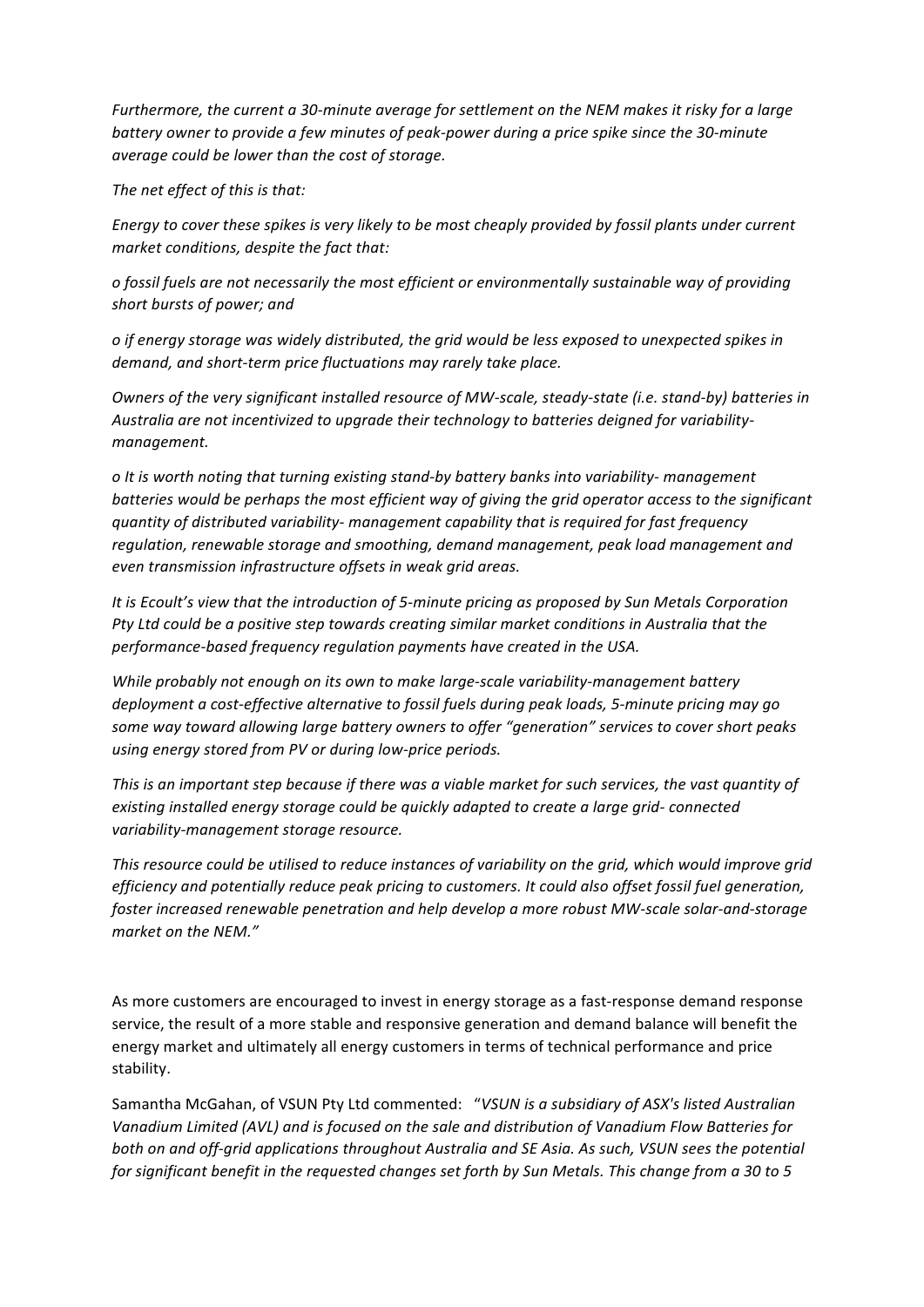*minute settlement, will allow for a market in fast moving/quick reaction software and hardware to benefit where otherwise they may not. Whilst we are unable to provide exact figures as we are in a developmental phase in our business, we see this change as benefiting the fledgling energy storage market of which we are a part of, in that these units are able to deliver power in quick response* where required. We see any change, such as proposed, that will deliver more competition without unduly impacting on current businesses adversely, as being to the benefit of new industry, innovation and the wider community as a whole.

Again, whilst it is too early for us to provide specific financial benefits of such a change, we do see the potential for an increase in the uptake of battery storage and invariably the uptake of renewable energy that generally goes hand in hand with these products. This will have a positive financial effect on the renewable industry and other innovative industry's connected to it and importantly a shift *towards cleaner energy generation*."

Sid Masilamani of Energy Made Clean added that " *Energy Made Clean supports the change of rule* to match dispatch and settlement periods. When it comes to Energy Storage systems, the dispatch response is almost immediate and hence these generating units can be extremely useful in dealing with peak demand instances in the network."

With regards to the batteries part (in page 6, 13, and 21 in the Consultation Paper), Nashaat Kabani of Saft Australia, provided the following comments on behalf of Saft:

"In the past, energy arbitrage has been viewed as a low-benefit application for energy storage, but *that has been on the basis of charging at night and discharging for a couple of hours on-peak.* 

With a 5-minute dispatch and settlement period energy storage could provide a tangible benefit to *the grid, while potentially providing a reasonable return on investment to the storage owner.* 

In USA the FERC has mandated that all system operators move to a 5-minute settlement period.

*Having* a 5-minute dispatch interval but a 30-minute settlement period forces storage resources to participate for the full 30-minute period, lowering the ROI for the owner and making it less likely that storage resources would participate in the market.

As deployments of more variable renewable energy increase, short-term dispatch of fast resources will become more important and storage should not be artificially barred from the market."

Sally Torgoman of Eco Energy World believes "that the move to five-minute settlement would be equivocal with other leading international energy markets, and will build on the business case for *local commercial arbitration opportunities.*"

Sally added "Notwithstanding, the opportunities for localised technologies to participate in arbitrage *options* will be facilitated by the move to five-minutes settlement, an area of energy trading that has *been dominated by larger energy players. This is a significant opportunity that would increase the customer proposition for stationary energy storage, and provide a close to real-time supply to demand matchup.* "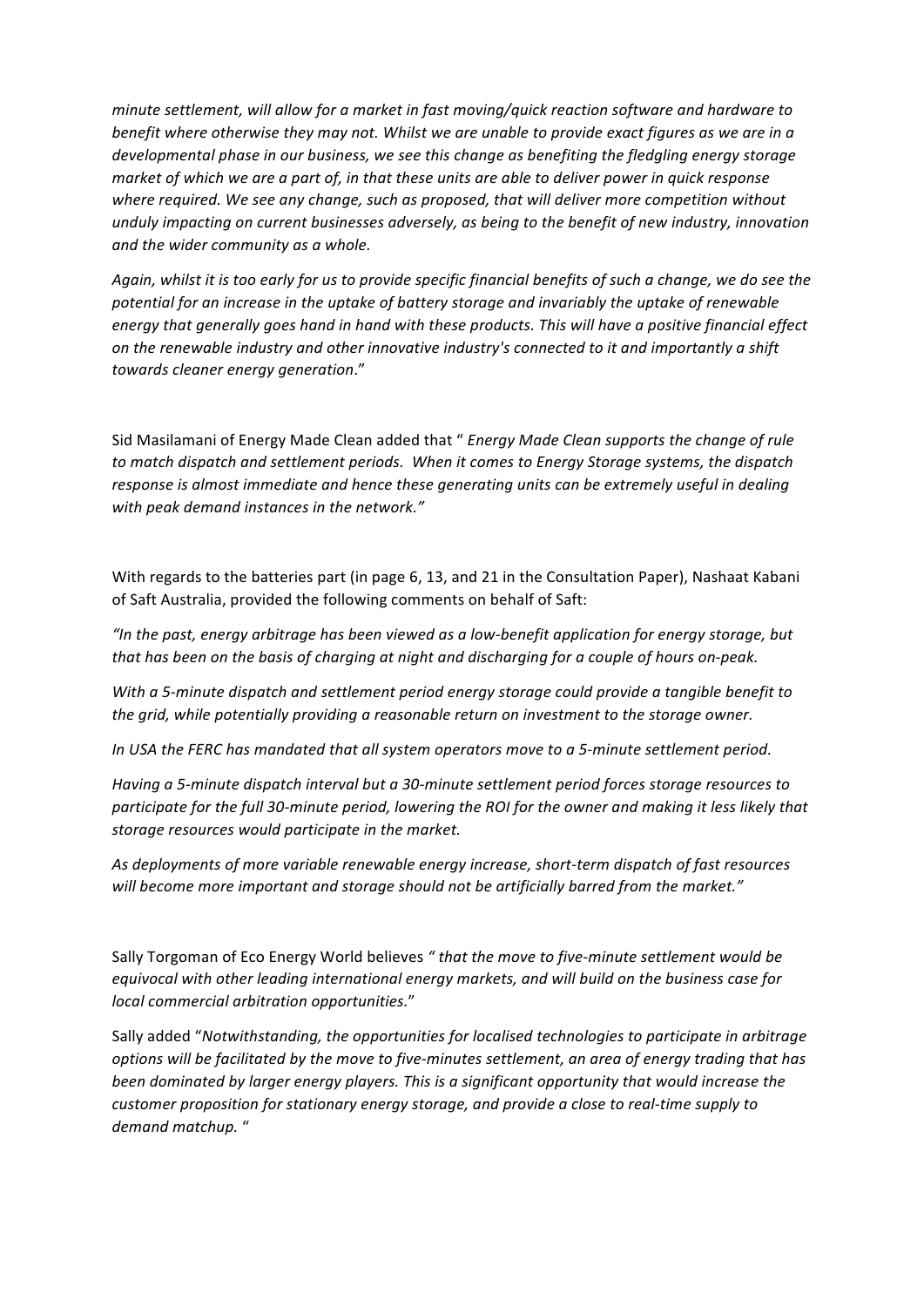Dr Phil Blythe of GreenSync also supports this rule change, and added that: "*In principle, a 5 minute* settlement makes it more viable for demand side resources to participate in the market".

It is agreed that there are significant issues to consider in adopting the more granular settlement regime. Like energy storage, however, it is considered that metering technology and data management capabilities have progressed to a point where the increased performance and capability is likely to be cost-effective. In the case of new customers who may choose to incorporate energy storage to enable fast-response demand control, current technology can reasonably include metering and, if necessary, SCADA capability to meet market requirements.

As the AEMC notes, this proposal directly impacts generators and other wholesale market participants who have direct exposure to market spot pricing. The application of large energy storage is well-proven as effective and efficient in volatile energy markets as the proportion of nontraditional generation increases, largely as frequency control (FCAS) and network support services. As commercial interests continue to invest in new energy generation technologies in Australia, the AESA supports all mechanisms that enhance the ability to provide effective fast-response demand response capabilities, as the benefits of a more stable generation mix will lead to low price risk for all energy customers.

More broadly, individual members such as Mike Swanston of The Customer Advocate, take the view that the proposed rule change is consistent with the need for a wider set of market rule reforms that reflect the imperative to adopt new and emerging technologies across large and small energy customers to deliver a more appropriate and efficient energy market. Energy customers large and small will continue to adopt energy storage and widespread small-scale embedded generation, and will demand a more flexible regulatory regime that includes efficient local energy trading capability and appropriate commercial arrangements that encourage the use of new technologies that result in the more efficient use of energy and energy assets.

The consultation paper tends to refer to a customer (i.e non-generator) fast-response demand control as the ability to reduce exposure to high prices though demand reduction. When energy storage is considered, there is clearly an opportunity for a customer to provide a symmetrical response that includes the ability to operate as a local generator for a short term should conditions require.

Below are some comments to a number of the matters raised in the consultation paper and attached also is the full submission from Ecoult.

COMMENTS (provided by Mike Swanston)

### **Issue 2: (what types of participants can respond)**

The time-constants for the control of generation plant and a large customer's demand response inherent in energy market have for many years been considered as being well in excess of 5 minutes. Heavy generation plant and the energy use behaviour of the vast majority large customers is not dynamic.

Energy storage technology is rapidly transforming this paradigm. Sub-second response times for loads and generation of the same order of the consumption of a large customer is now practical.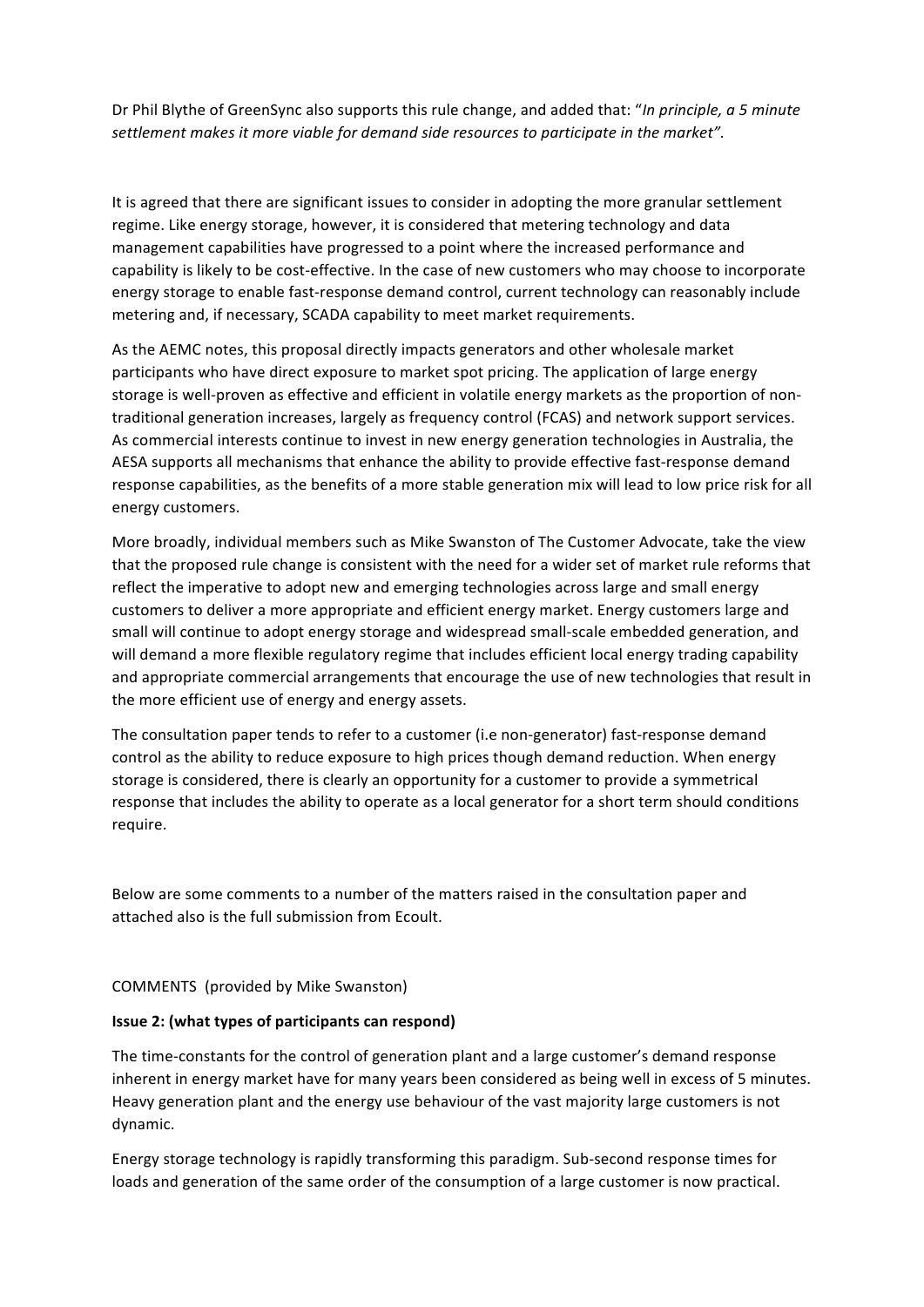As prices for energy storage fall and large-scale batteries and supercapacitors continue to prove the practicality as fast-response demand management around the world, more and more customers will adopt these technologies independent of the actual controllability of the process that is the primary energy consumption.

The initial adoption of such technology will be customers with a high exposure to demand pricing and those who make significant use of embedded renewable generation. These customers will then seek to integrate the operation of these facilities to respond to market signals.

As the widespread application of small-scale energy storage develops to include some level of centralised dispatch and control through a market participant such as an aggregator or retailer, these participants will develop the capability to respond to market signals in the form of short-term generation or demand response

# **Issue 4 – impact on demand side participation**

The incentive of more appropriate short-term settlement arrangements can be realised with battery energy storage.

New technology of energy storage, whether it be at a grid-connected level, at a large customer installation or as an aggregation of multiple small customer sites, is very likely to provide response times for fast demand management of 5 minutes or less.

Such participation will provide a basket of benefits, of which market price risk exposure is only one. Therefore, the cost of providing the fast-demand response capability is low.

# **Issue 5 – data for settlement**

Customers who implement energy storage for purposes including fast-response demand control will be embracing current technologies. Therefore, the cost of providing metering equipment that supports 5-minute settlement is not considered to be a significant concern to the customer.

In addition, Sally Torgoman provided the following insights:

# **SCADA** profiling

In our experience, most SCADA profiling systems are already operating at frequent sample rate and longer data averaging well within the five-minutes settlement time frame. As such, we expect some participants to require adjustments but that this would be a lesser consideration to the benefits obtained from a more accurate settlement time frame. We also expect that most participants would have meter equipment that are sufficiently equipped to manage this transition, although there may be reprograming requirements

# **Metering data requirements and systems implications**

Naturally the move to a shorter settlement period of five-minutes will create six times the data capacity requirement. We expect that this would increase costs for both data storage and communication. However, it should be notes that most of storage equipment participants are already using one-minute data capture as the standard configuration, and therefore only expect an increase in the data communication cost increase.[